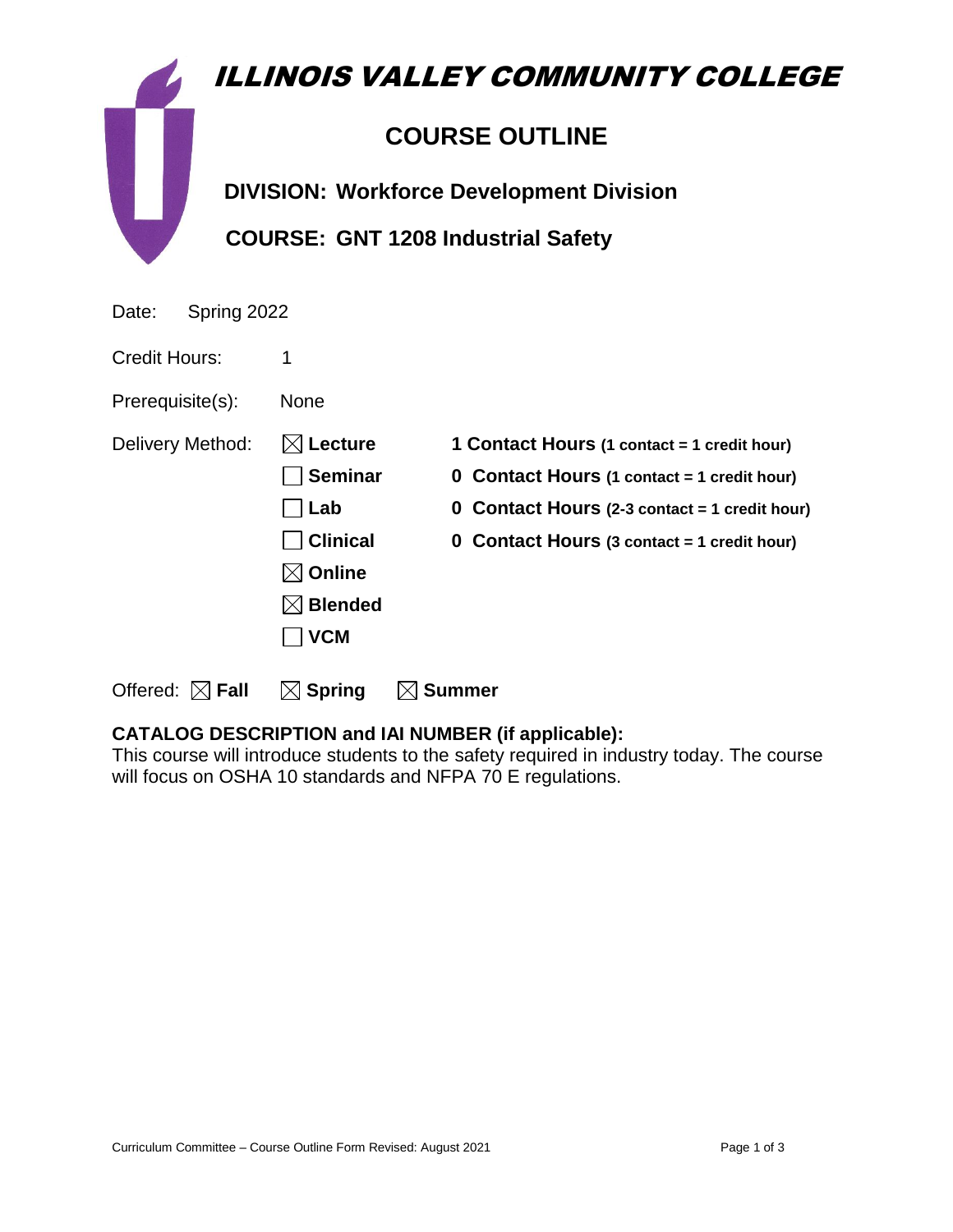# **COURSE TOPICS AND CONTENT REQUIREMENTS:**

OSHA General Industry 10 hr. Safety OSHA Equipment safety OSHA Electrical safety NFPA 70E General safety NFPA 70E Equipment safety NFPA 70E Electrical safety Local General Safety

#### **INSTRUCTIONAL METHODS:**

**Lecture** 

# **EVALUATION OF STUDENT ACHIEVEMENT:**

90% and up A 80% - 89% B 70% - 79% C 60% - 69% D 00% - 59% F

Quizzes 10% Labs 30% Tests 20% Midterm 20% Final 20%

Some quizzes and test may be performance based

# **INSTRUCTIONAL MATERIALS:**

**Textbooks**

N/A

#### **Resources**

OSHA 10 Hr. General Industry NFPA 70 E Standard for electrical safety in the work place

# **LEARNING OUTCOMES AND GOALS:**

# **Institutional Learning Outcomes**

 $\Box$  Communication – to communicate effectively;

- $\boxtimes$  Inquiry to apply critical, logical, creative, aesthetic, or quantitative analytical reasoning to formulate a judgement or conclusion;
- $\Box$  Social Consciousness to understand what it means to be a socially conscious person, locally and globally;
- $\Box$  Responsibility to recognize how personal choices affect self and society.